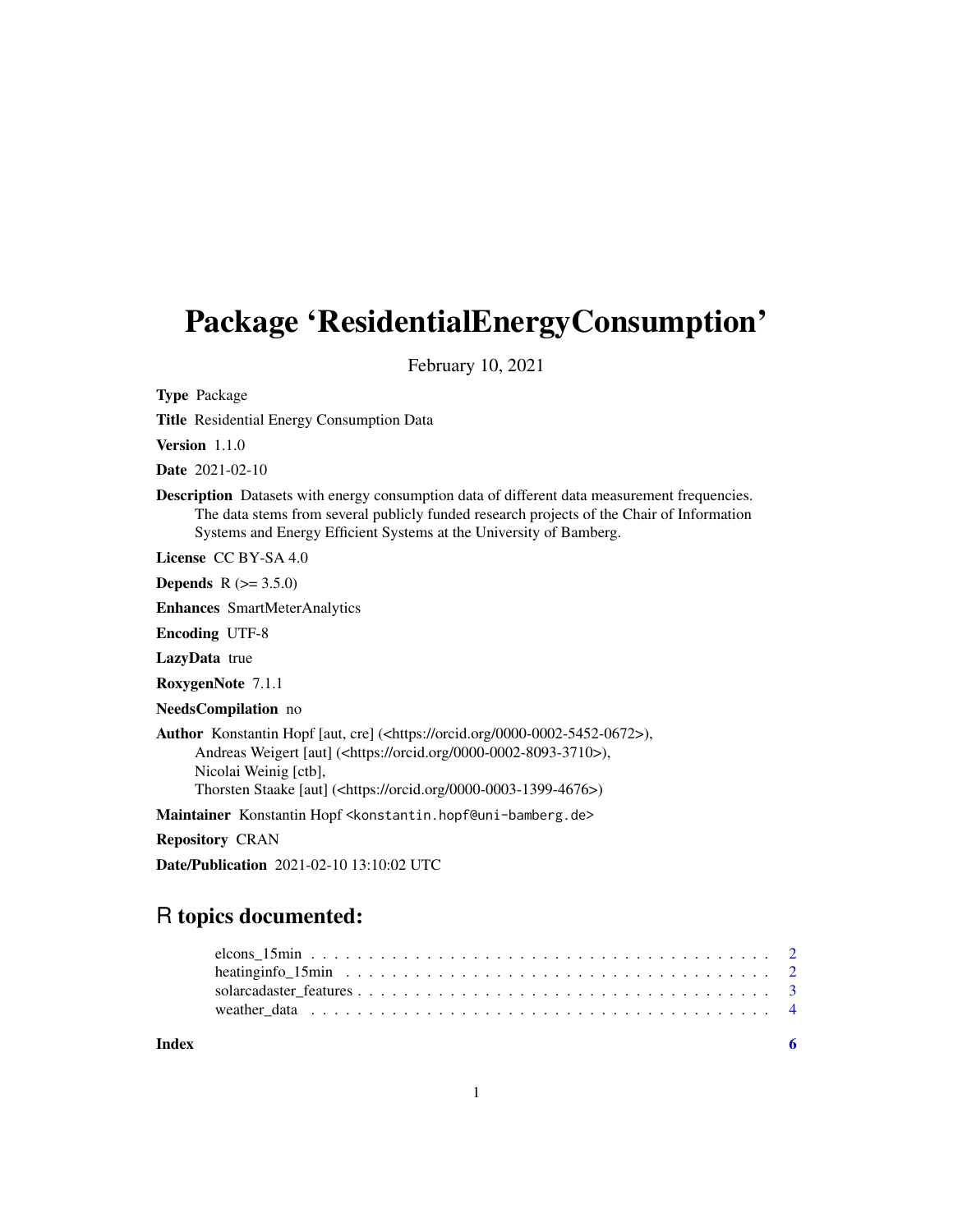<span id="page-1-0"></span>

#### Description

Electricity consumption of residential households in Switzerland for seven weeks. The data is provided as \*kWh\* measurements in 15-min intervals.

#### Usage

elcons\_15min

#### Format

A data frame with two types of variables:

VID An pseudonym for the household

V001, ..., V672 Electricity consumption trace for one week in kWh

heatinginfo\_15min *Heating info for 15-min smart meter data.*

#### Description

Ground truth data on housing type and heating information for the 15-minute smart meter dataset \*elcons\_15min\*. The data was collected from customers of an electric utility company in Switzerland with a survey in 2018.

#### Usage

heatinginfo\_15min

#### Format

A data frame with the following of variables:

- VID An pseudonym for the household
- household\_type The housing type: \*single family home\* (detached house), \*multi-family home\* (multiple dwellings in one house), \*semidetached house\* and \*teraced house\* (multiple houses in a row)
- heating\_type Type of the heating system, either \*electric heating\*, \*heat pump\*, \*heat pump and boiler\*, or \*other\* (including gas, central heating in a multi-family home)
- survey\_WP\_type Type of the heat pump, when a heat pump is installed, according to the survey response. Can be either \*air\*, \*geothermal\*, or \*don't know\*.
- survey\_WP\_age The age of the heat pump according to the survey response. Can be either  $*$ <10 years\*, \*10-20 years\*, \*20-30 years\*, \*>30 years\*, or \*don't know\*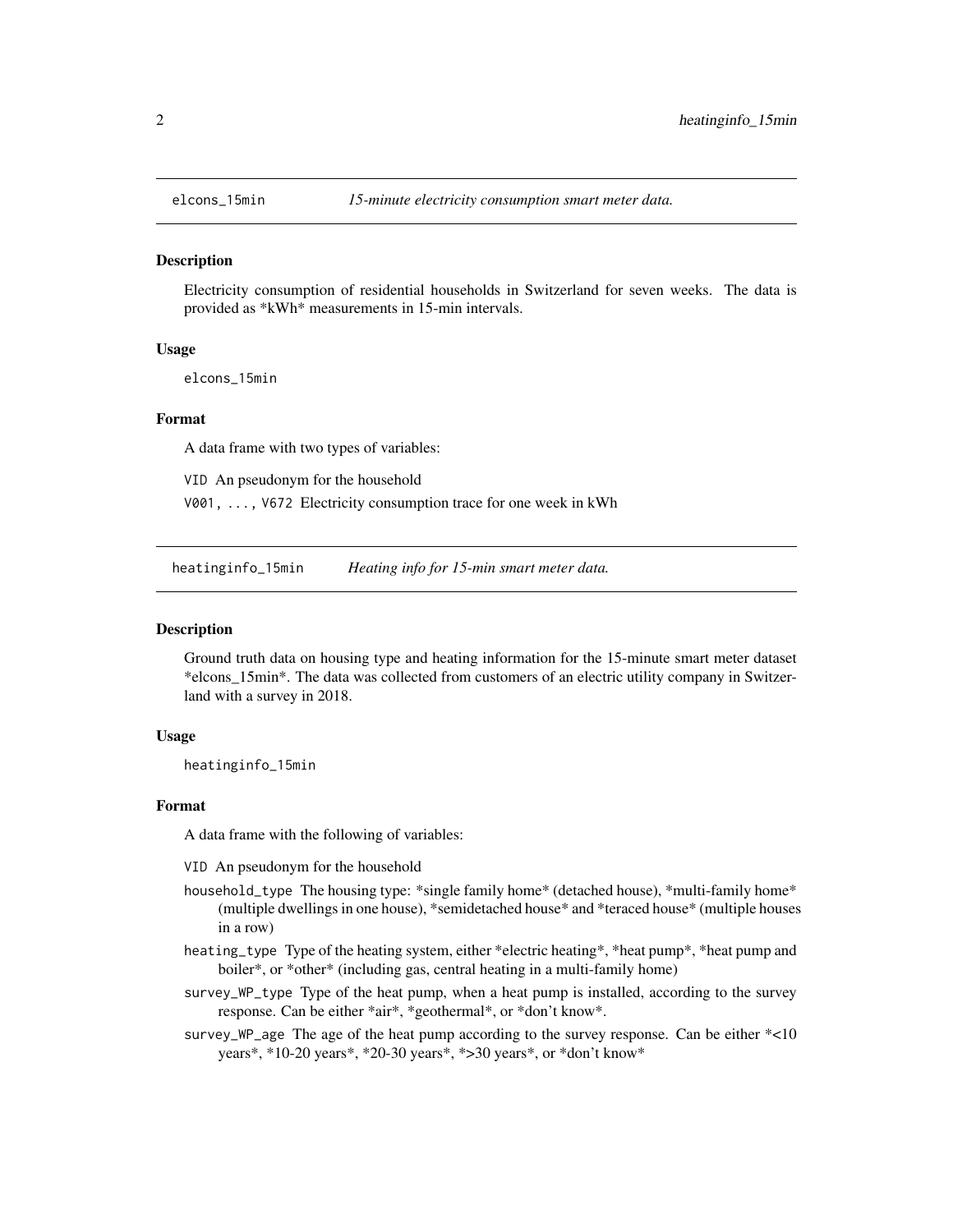#### <span id="page-2-0"></span>Details

Not all study participants answered the survey, thus, several rows of the table contain only \*NA\* values.

#### solarcadaster\_features

*Solarcadaster features for individual households.*

#### **Description**

Data contains information about floor and roof spaces, as well as the energy demand for each individual household. For each household in \*elcons\_15min\*, at least five nearest neighbors are available in this dataset. When there are more than five nearest neighbors, there are at least two core addresses from which the distances were calculated (e.g., 2 adresses means 10 nearest neighbors).

#### Usage

solarcadaster\_features

#### Format

A data frame with the following of variables:

VID An pseudonym for the household

neighbor\_distance Euclidean Distance to the corresponding neighbor

total\_revenue\_electricity Total revenue of electricity of the household

floor\_space The floor space of the household in m2

roof\_space The roof space of the household in m2

- roof\_space\_low\_m2 The roof space of the household in m2, which is classified as low solar potential
- roof\_space\_medium\_m2 The roof space of the household in m2, which is classified as medium solar potential
- roof\_space\_good\_m2 The roof space of the household in m2, which is classified as good solar potential
- roof\_space\_verygood\_m2 The roof space of the household in m2, which is classified as very good solar potential
- roof\_space\_excellent\_m2 The roof space of the household in m2, which is classified as excellent solar potential
- roof\_space\_n The number of different roof spaces of the household.
- roof\_space\_low The roof space of the household in m2, which is classified as low solar potential
- roof\_space\_medium The number of roof spaces of the household, which are classified as medium solar potential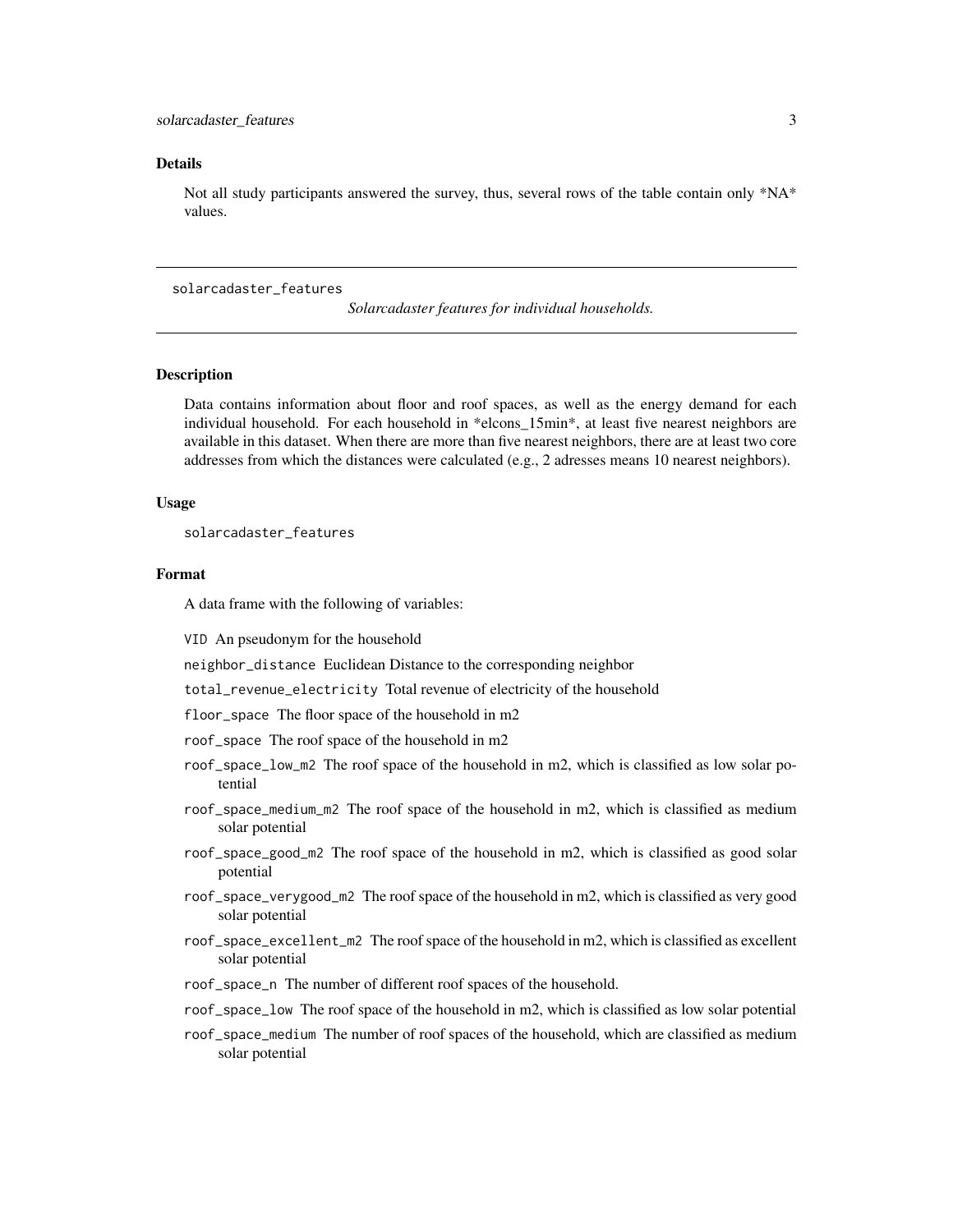- <span id="page-3-0"></span>roof\_space\_good The number of roof spaces of the household, which are classified as good solar potential
- roof\_space\_verygood The number of roof spaces of the household, which are classified as very good solar potential
- roof\_space\_excellent The number of roof spaces of the household, which are classified as excellent solar potential

demand\_hotwater The ernergy demand of the household for hot water per year

demand\_heating The ernergy demand of the household for floor heating per year

#### References

Klauser, Daniel (2016). Solarpotentialanalyse für Sonnendach.ch - Schlussbericht. Bundesamt für Energie BFE, Schweiz. <https://pubdb.bfe.admin.ch/de/publication/download/8196>

weather\_data *Weather data from one measuring station.*

#### **Description**

Weather data from a weather station in a central location of the study region. The data contains hourly measurements over a period of ten weeks, similar to the time span of the dataset \*elcons\_15min\*. Weather data are averaged across all available weather stations in the study area for each unit of time.

#### Usage

weather\_data

#### Format

A data frame with the following of variables:

DATE\_CET The date and time of the weather observation in Central European Time

WEEK Week of the year as decimal number (00–53) using Monday as the first day of week

WIND\_DIRECTION Wind direction in compass degrees. \*NA\* when air is calm (no wind speed)

CLOUD\_CEILING Lowest opaque layer with 5/8 or greater coverage

SKY\_COVER Sky cover: CLR-clear, SCT-scattered (1/8 to 4/8), BKN-broken (5/8 to 7/8), OVCovercast, OBS-obscured, POB-partial obscuration

VISIBILITY Visibilityin statute miles (rounded to nearest tenth)

TEMP Temperature measured in fahrenheit

SEA\_LEVEL\_PRESSURE Sea level pressure measured in millibars (rounded to nearest tenth)

- STATION\_PRESSURE Station pressure measured in millibars (rounded to nearest tenth)
- PCP01 1-hour liquid precip reportin inches and hundredths, that is, the precip for the preceding 1-hour period

WIND\_SPEED Wind speed in miles per hour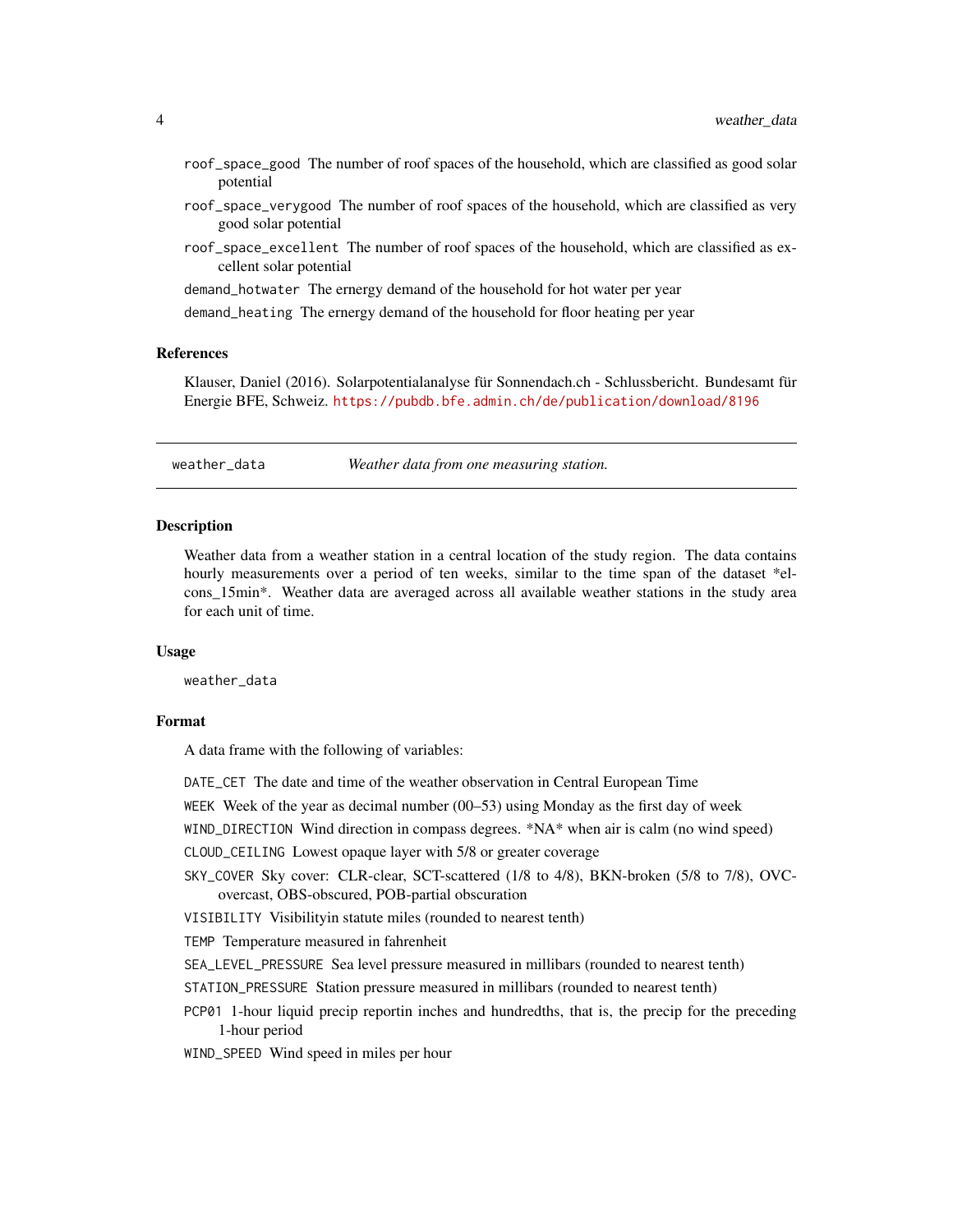#### weather\_data 5

#### Details

This data cannot be used or redistributed for commercial purposes. Re-distribution of these data by others must provide this same notification. (see <https://www.ncdc.noaa.gov/>)

#### References

NOAA National Centers for Environmental Information (2020)

#### Examples

```
data(elcons_15min, weather_data)
```
#transform 15-minute electricity measurements to hourly consumption values hourly\_cons <- colSums(matrix(t(elcons\_15min\$w44[1,2:673]), nrow=4))

#select temperature observations for week 44 hourly\_temp <- weather\_data[weather\_data\$WEEK==44,"TEMP"]

#compute correlation cor(hourly\_cons, hourly\_temp)